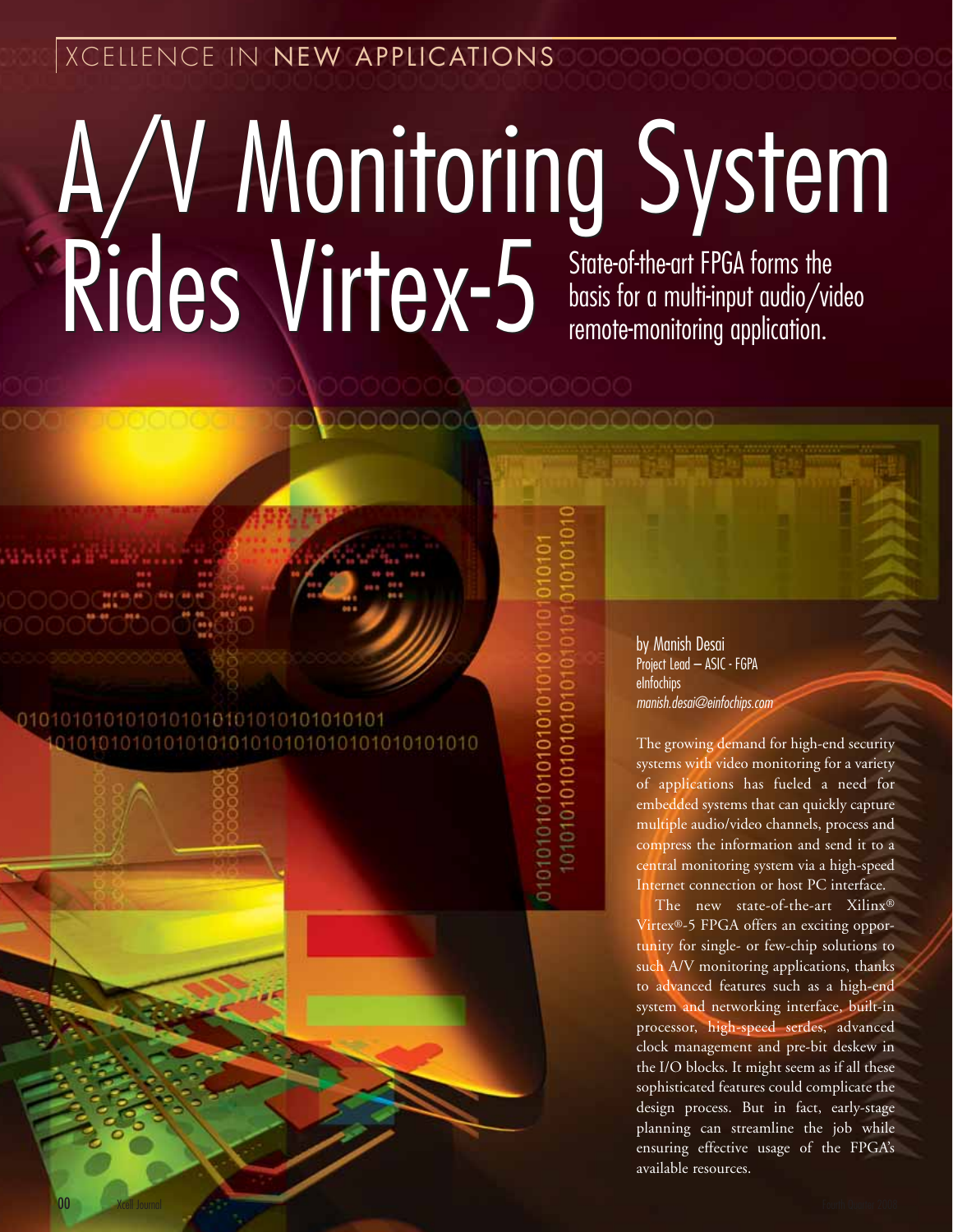Let's examine some of the challenges of implementing designs in Virtex-5 FPGAs and delineate techniques to get the most out of its feature set, as demonstrated by a recent project. The process involved a number of steps, starting with choosing the right Virtex-5 for the application. Other concerns included clock requirement analysis, initial floor planning, core generation and IP integration, timing considerations and constraint definition, all the way to post-place-and-route timing analysis and timing fixes. The Virtex-5 FPGA's hardwired macros proved central, as did its I/O blocks and source-synchronous design. For the sake of this article, we'll assume that we've assembled the IP blocks and that they are either ready to use or already generated with CORE Generator™.

#### **Picking the Right Device for the Job**

Most audio/video capture devices support a single channel and generate source-synchronous digital in the Y/Cr/Cb data format. Although DSPs are capable of capturing digital audio/video and can perform digital signal-processing tasks, they typically support only a few channels. Therefore, in this design we chose an FPGA, which proved to be a good alternative for both multiple-channel inputs and signal-processing tasks.

Figure 1 shows a typical security/video monitoring system with a 3G/SD/HD/SDI video interface. For this design, the camera sends information in 3G-SDI format to the board, which in turn collects the data and converts it into 10-bit (Y/Cr/Cb formatted) source-synchronous video data (10/20-bit interface) at a maximum clock frequency of 145.5 MHz. It handles source-synchronous audio data at a maximum clock frequency of 96 kHz.

We used the Virtex-5 to capture the video and audio data, and then synchronize it with the internal FPGA clock and store it in DDR memory. (The memory was 512 Mbytes and 32 bits wide, so the FPGA had to support expandability up to 2 Gbytes.) The internal logic of the FPGA performs compression (if enabled) and sends data over Ethernet; alternatively, it sends uncompressed data to the host PC for storage and further processing via the PCI/PCI Express® link.

For our design, the FPGA had to support up to 10 digital audio/video sourcesynchronous input channels (20-bit source-synchronous Y/Cr/Cb data format), and it had to be configurable for the SD/HD data format. It also needed a PCI Express link with support for four lanes (default, one lane), single-channel 10/100/1,000 Ethernet, a DDR memory controller with interface capacity of 128 Mbytes to 1 Gbyte and an embedded microcontroller in the form of a soft core for configuration control. Other requirements included an A/V signal-processing and optional compression algorithm, a central control unit with an advanced DMA engine and one A/V output port connected to VGA or a standard TV.



*Figure 1 – Typical Video Monitoring System Block*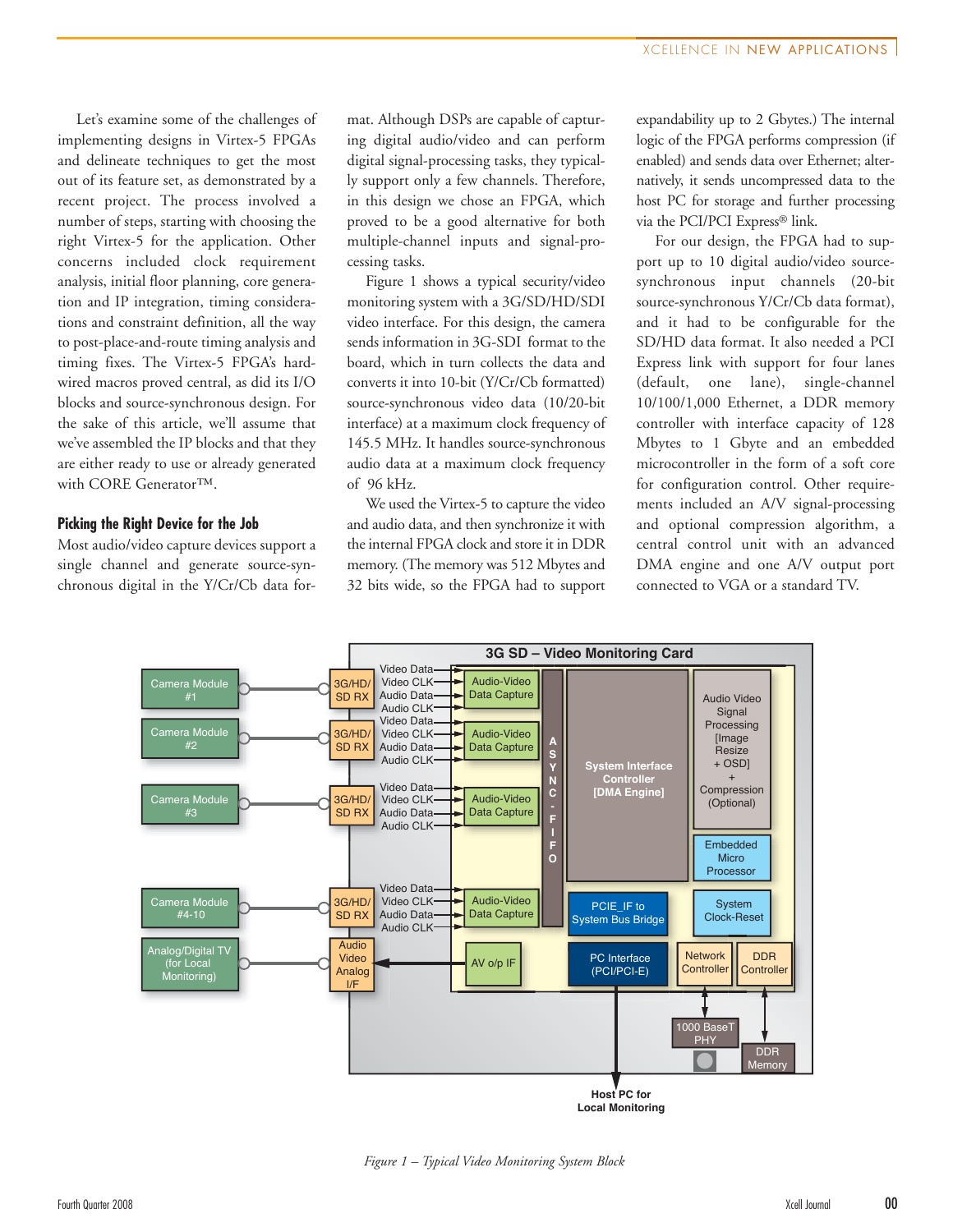## In looking over the data sheets from various FPGA vendors, it became clear that the FPGA that best suited our requirements was the Xilinx Virtex-5 XCVSX95T-FF1136.

To meet these specifications, we had to consider several factors when implementing the design. Chief among them were clock requirement analysis, initial floor planning, core generation and IP integration, timing-constraint definition and post-place-and route timing analysis and timing fix. But the first decision was choice of the FPGA.

### **Selection of the FPGA**

We based our selection on a number of factors. The device needed to meet our estimated I/O requirements, and it had to have an appropriate number of logic cells, a suitable block RAM size as well as a number of clock buffers and clock management devices such as phase-locked loops (PLLs), digital clock management (DCM) and multiply-accumulate blocks. In looking over the data sheets from various FPGA vendors, it became clear that the FPGA that best suited our requirements was the Xilinx Virtex-5 XCVSX95T-FF1136.

The Virtex-5 contains all the design features we needed. It is equipped with 640 I/Os and an additional multi-gigabit transceiver (MGT) for PCI Express, along with Gigabit Ethernet media-access control (MAC) and RocketIO™ or an external PHY for local- and wide-area networking. A 3G-SDI receiver handles source-synchronous data capture. The PCI Express one-, four- or eight-lane interface links with a host PC for processing and storage requirements.

The Virtex-5 also boasts a built-in soft-core processor for configuration control, high-speed multiply-accumulate units (multiple DSP48E blocks) for digital signal processing and compressionalgorithm deployment. Advanced clock management is accomplished by means of a global clock buffer, regional clock buffer and I/O clock buffer with clocking module—namely, a PLL and two DCMs. Finally, it offers asynchronous FIFO and digital signal processing through more than 200 block RAMs of 18 kbits.

#### **Clock Requirement Analysis**

Once we selected the FPGA, we began the design process by analyzing clocking requirements before mapping the signals to the I/O bank or I/O pins. Over the years, we've learned to do this step early—it often proves to be the most important part of the whole system design and plays a major role in determining overall performance.

For the analysis of clock requirements, it is important to consider a few factors:

- Does the FPGA have sufficient clockcapable I/O and global clock I/O lines?
- Are there enough PLLs, DCMs and global clock buffers?
- Does the global clock I/O/buffer support the maximum required frequency?

For example, this design's clocking requirements consisted of one global system clock running at 150 to 200 MHz with PLLs used by all internal logic for processing; one global clock with a PLL/DCM PCI Express link running at 250 MHz; one global clock buffer/PLL and DCM for the Ethernet MAC running at 250 MHz; 16 regional/local clock I/Os for the source-sync video clock running at 145 MHz; one global capture clock for audio data/clock signals (48 kHz/96 kHz); one regional clock-capable pin for the DDR memory interface running at 200 MHz, and one 200-MHz clock (generated by the PLL/DCM) for pre-bit deskew in I/O blocks.

In total, we needed four to six global clock buffers and 16 local clock buffers. The FPGA XCVSX95T-FF1136 offers 20 global clock input pins and four clockcapable I/Os in each bank. The device has 14 banks with 40 pins, each supporting regional clock input buffers, and four banks containing 20 pins, each supporting global clock input buffers. You can directly connect the clock-capable pins of the I/O banks to regional or I/O buffers, and use them in specific or adjacent regions. In addition, each GTP/MGT has a referenceclock input pin.

#### **Initial Floor Planning**

After performing the clock analysis, we created an initial floor plan. This is a critical phase of the design, because the decisions made at this point will determine whether the final design is going to meet timing. The bank selection and pin assignment are important steps of floor planning. How you handle them depends on the placement of other components around the FPGA.

The Virtex-5 FPGA has a total of 18 I/O banks on which to map various input/outputs. A few I/O banks support 20 input/outputs or 10 global clocks. Most of the other banks support 40 input/outputs, on which there are four input and eight output clock-capable pins.

IOBANK #3 and IOBANK #4 each support 10 single-ended/differential global clock inputs. Each bank supports 20 pins. Any pins not used for clock/reset input can be employed for general-purpose I/O. Two other banks, IOBANK #1 and IOBANK #2, are close to the center of the FPGA and each supports 20 I/O pins. Xilinx dictates that you must map all single-ended clock inputs to positive global clock input pins.

Meanwhile, the upper and lower halves of the FPGA consist of three clocking modules (CMTs): a PLL and two DCMs. We needed to ensure that we properly mapped all global clock signals that required a PLL in the upper and lower half of the device, such that the design had a direct connection from the global clock input buffers to the PLLs. We then used the remaining 14 I/O banks, supporting 40 I/O lines, in singleended/differential mode. Each bank consists of four single-ended and eight differential clock-capable pins. We could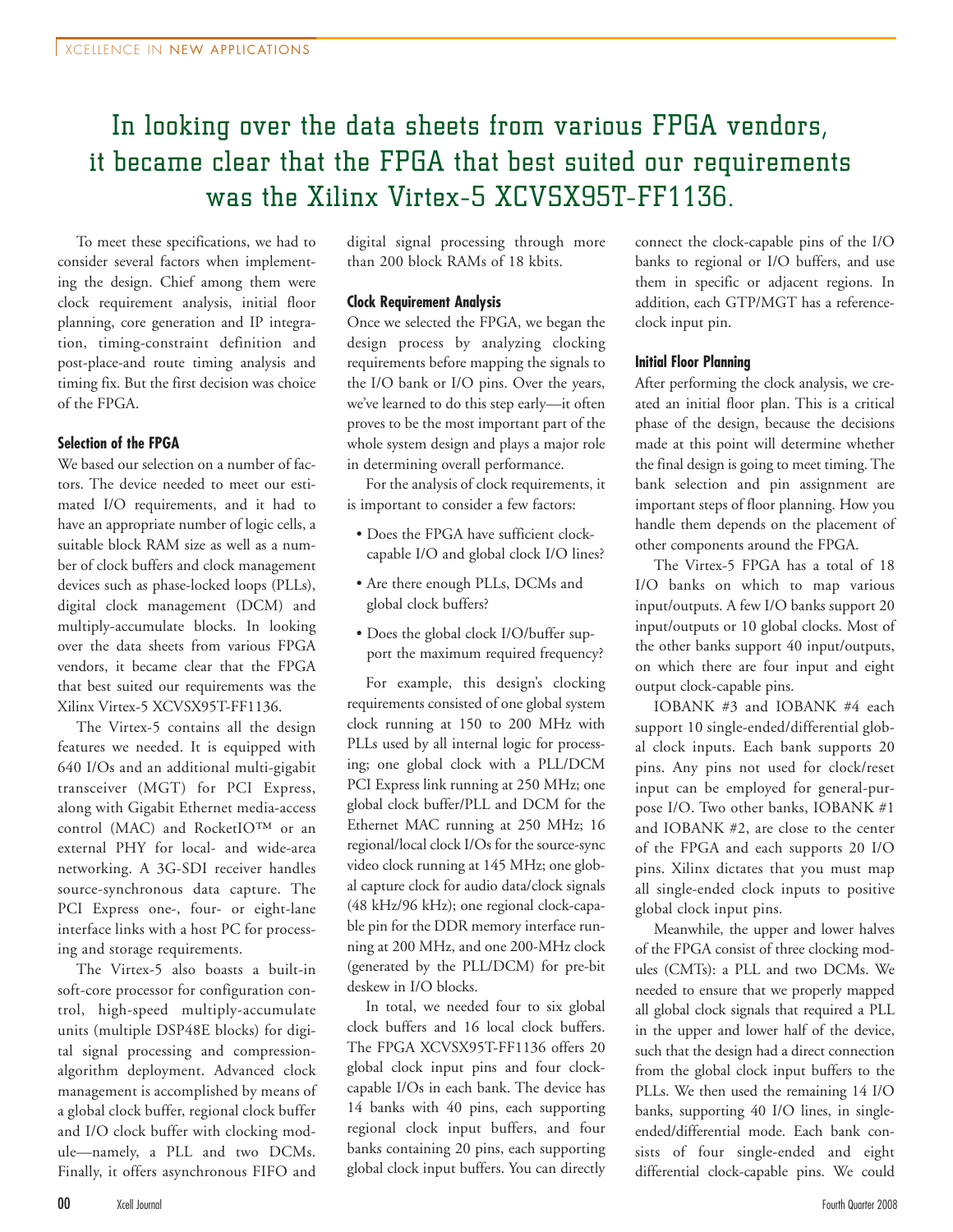then map or connect the clock-capable pins to regional or I/O clock buffers.

Normally, it is good to use these clockcapable pins and regional buffers (BUFR) to map source-synchronous clock inputs. The regional buffer has a lower skew and can access three regions (one where the regional buffer is located, one above and one below). But for bank selection of source-synchronous data, we prefer to use a single I/O bank. If we need additional I/O, it is better to use I/O banks for data signals that we've previously mapped to adjacent banks. (For package information, refer to *ug195.pdf* from the Xilinx Web site.)

We followed several steps for the initial floor planning of the design. First, we placed the system clock in the upper half and then placed the audio capture (optional) clock in the lower half. We locked the CMT of each half for the I/O bank 3/4 requirements. This map ensures that each half is left with two PLL/DCMs (CMTs) that we can use for the PCI Express and Gigabit Ethernet MAC (SGMII) features.

Because we mapped synchronous data to banks that consisted of regional clocks, we mapped 10 audio/video channel inputs on the remaining I/O banks. Each video channel consisted of 20 data lines, three control signals and video clock inputs. Meanwhile, each audio channel consisted of four data signals, three control signals and one audio clock signal. This made a total requirement of 32 signals with at least two clock-capable pins (the FPGA's 14 banks can support 40 pins and four clockcapable pins).

For this design, 10 A/V channels use 10 I/O banks. We mapped the video clock and audio clock to clock-capable pins to ensure we effectively used the regional and I/O clock buffers. Based on the PCB requirements, we selected for audio/video channels banks 5, 6, 13, 17, 18, 19, 20, 22 and 25.

For DDR memory, the design supports a 32-bit data bus, 14 address lines and a few control lines. We needed 85 to 90 signals to map the DDR memory interface. As per the PCB layout, we used I/O banks 11, 23 and 15 to map all DDR I/O signals. Since DDR memory works on the system clock, we chose to map the read data strobe signal generated by the DDR to clockenabled I/O lines.

Xilinx offers the PCI Express and Gigabit Ethernet (GbE) MAC as hard macros. The Xilinx CORE Generator tool generates the proper IP core with the combination of hard macro, block RAM and some advanced RTL logic to render the blocks usable. The tool also provides detailed constraints for pin mapping, the PLL/DCM and timing for a specific Xilinx FPGA. We advise using the recommended pin definitions as described in the release notes or UCF file that CORE Generator creates for your design. Also, you can use Xilinx's Plan-Ahead™ tool to confirm or cross-check any pin mapping you've defined manually.

#### **Core Generation and IP Integration**

The task of generating cores with CORE Generator and integrating intellectual property can be tricky. Let's examine some of the challenges involved in generating and integrating the CMT, ASYNC FIFO, block RAM, PCI Express, GbE MAC and DSP48E blocks. (For more detailed information on the PCI Express and GbE MAC blocks, visit the Xilinx Web site to make sure you have the most recent version of CORE Generator and the latest IP.)

The Virtex-5 supports various configurations of clocking modules that you can generate with the CORE Generator utility. They include filter clock jitter PLLs, a PLL-DCM pair with filter clock jitters, a PLL-DCM pair or DCM for output dual-data rate (ODDR), a standard phase-shift clock DCM and dynamic clock-switching PLLs.

To generate PLLs, you first need to see whether the input is single-ended or differential (in the example design, it is all singleended). Then you must determine whether clock jitter is appropriate (in our case, it was 120 picoseconds) and whether you've used the global buffer to buffer all the outputs.

Each PLL can generate up to six different frequency clocks. In our case, the design needed four 200-MHz system clocks, each with 0, 90, 180 and 270 degrees of phase, and one audio capture clock of 19.048 MHz or 39.096 MHz.

To drive clocks using ODDR flip-flops in source-synchronous outputs, we implemented a DCM that drives the ODDR flip-flops for forward clocking. This DCM runs in parallel to the DCM we used for internal clocking.

We generated the ASYCN FIFO or block RAM using CORE Generator and supported ECC with interrupting logic on an embedded microprocessor core to perform data error detection.

While generating the PCI Express core, we had to ensure the reference clock had the same performance as the PC motherboard's PCI Express slot output (that is, 100 MHz). Also, we needed to define how many base address registers (BARs) the core needed and whether the BARs were memory mapped or I/O mapped. We used the BAR monitor, which helps in generating BAR hits, for address decoding.

During the design of the bridge between PCI Express and the system local bus, we used the BARs—which act as memory or I/O region chip select—to access memory-mapped or I/O-mapped registers or block RAM. We designed the bridge logic in such a way as to make sure that the core and bus properly accessed all the register or block RAM. The Xilinx PCI Express core also has a default ROM expansion capability, and to accommodate it we had to implement an address and map inside the bridge. Bit position 6 of the BAR hit points in this expansion ROM area and the internal interface must respond to these BAR hits.

If any of the above is missing, the host PC won't get any response if it tries to communicate and perform a read transaction. It will enter an unknown state or generate an unrecoverable error.

We used the CoreGen utility to generate the GbE MAC with an RGMII/SGMII external interface. We used the built-in GTP module to communicate with selected PHY devices. The GbE MAC supports the MDIO interface to configure external physical devices, a host interface and a 16 bit single-channel client interface.

The DSP48E block, for its part, is a 25x18-bit multiplier and 48-bit hardmacro accumulator. You can use it directly as an instance or, by mapping the multiplyaccumulate, add and subtract functionality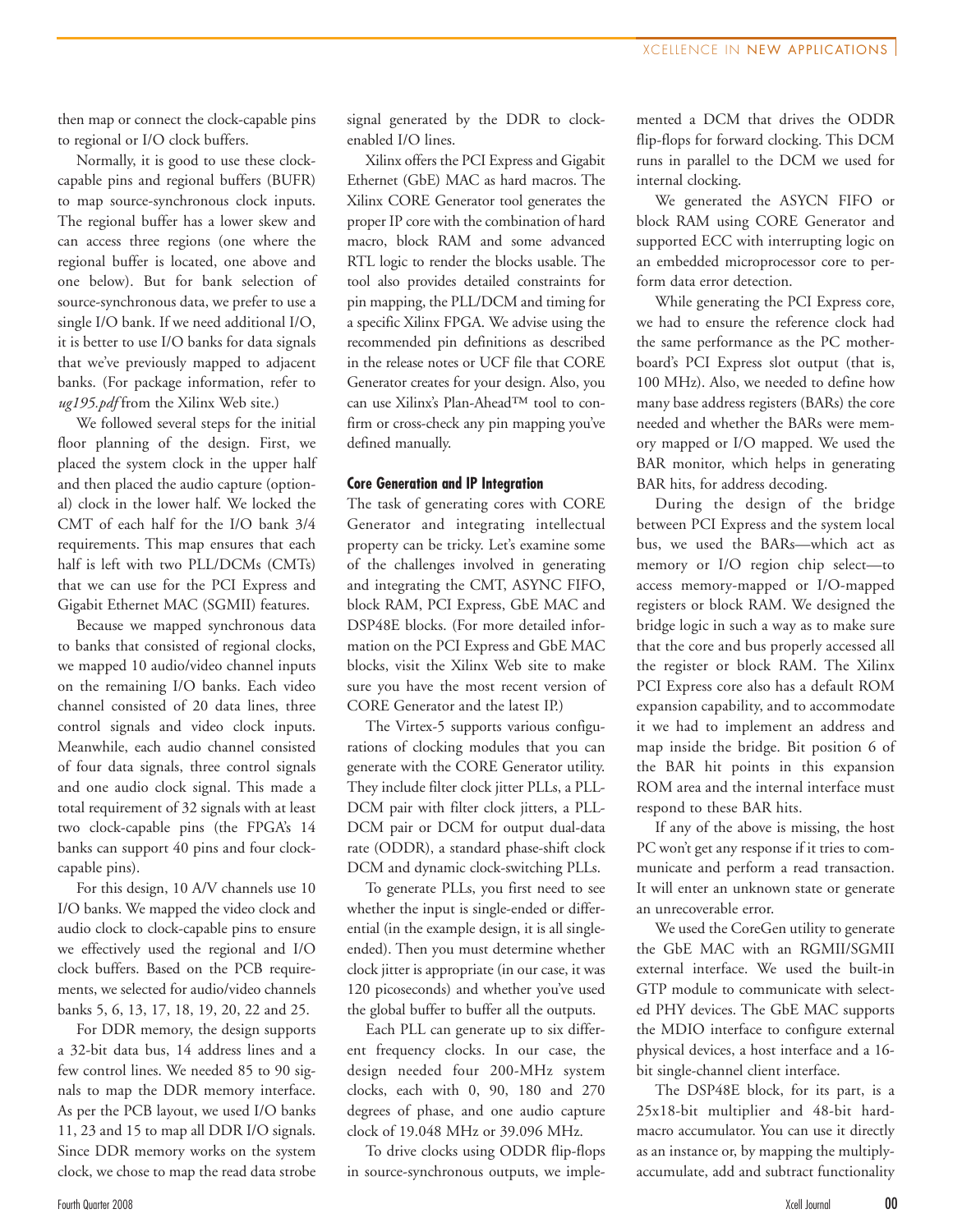## The Virtex-5's pre-bit deskew capability, which is built into all I/O blocks (IODELAY primitive), helped us to meet setup-and-hold requirements at input and output stage.

implemented in RTL logic with Xilinx tools. We recommend using standard RTL logic to implement the multiply-accumulate, ADDR and multiplier. Include the design constraints during synthesis and placement and routing.

For IP integration, be sure to have a separate clock-reset module for each FPGA. The asynchronous reset must be synchronous with each and every clock, both global and regional. Internally, the reset signal is asserted asynchronously and deasserted synchronously with respect to specific clocks, and its output is applied to the specific module to which the clock belongs. Make sure you have connected all the global input clocks to the PLL/DCM core generated by CoreGen.

Also, be sure you've connected the regional clock to BUFR/BUFIO. In addition, to keep your placement-and-routing tool from using unnecessary routing resources, make sure you generate only the necessary reset signals. You need to ensure that PLL/DCM lock conditions are brought to external pins or to the configuration register. In our case, we only connected the 200-MHz system clock PLL lock to the I/O pins.

Definition of the IOB (input, output or both input and output) synthesis and mapping constraints must be part of the FPGA's top RTL module. We instantiated the topmost module of core logic inside the FPGA's top module. It must communicate with the external interface via these IOB definitions only.

IOB definitions consist of IBUF, OBUF, IBUFDS, OBUFDS and the like. Each in turn consists of supported userdefined parameters for IO\_STANDARD (LVTTL, LVCMOS, etc). We used the instance definition of the above to map external I/O signals with the topmost RTL module signals.

Since we were designing with highspeed source-synchronous inputs and outputs, the Virtex-5's pre-bit deskew capability, which is built into all I/O blocks (IODELAY primitive), helped us to meet setup-and-hold requirements at input and output stage. For source-synchronous inputs, the source-synchronous clock uses BUFIO or BUFR, and it introduces additional delay. To compensate for this delay, we drove data and clock inputs via an IODELAY instance that we configured in input delay mode with known delay counts. Changing the delay count value helped us meet timing requirements at the input stage.

Similarly at the output stage, as synchronous clock signals are driven with data, we needed to make sure that data and clock signals were driven so as to meet the setup-and-hold of an FPGA or ASIC at the other end. We used IODELAY instances configured in an output delay mode with a known delay count value for both clock and data outputs. The IODE-LAY needs an IODELAYCTRL primitive instance at the top of the FPGA. The 200- MHz input clocking to the IODELAY-CTRL instance creates a delay count precision of 70 ps on IODELAY.

#### **Timing Consideration and Constraints Definitions**

After generating and implementing the IP, the next step was to perform timing. We constrained all the input clocks for period, jitter and input offset delays, and set all output delays with respect to the source clock and input-to-output delay. We then created the timing and placement constraints in Xilinx User Constraint Files (UCFs).

We constrained all the input clocks to specific frequencies and also defined the jitter input using the following UCF code:

NET "i\_clk\_200\_s" TNM\_NET = "IN\_200\_CLKGRP"; TIMESPEC "IN\_200\_CLKGRP" = PERIOD 5 ns HIGH 50% INPUT\_JITTER 0.1 ns

With respect to source-synchronous data, we can set the input clock to a 0 degree phase shift or 180-degree phase shift, in the case of SDR, and 90-degree phase shift in case of DDR. Figure 2 shows the source-synchronous DDR data input timing with the clock at a 90-degree phase



*Figure 2 – Timing Diagram of DDR Inputs*